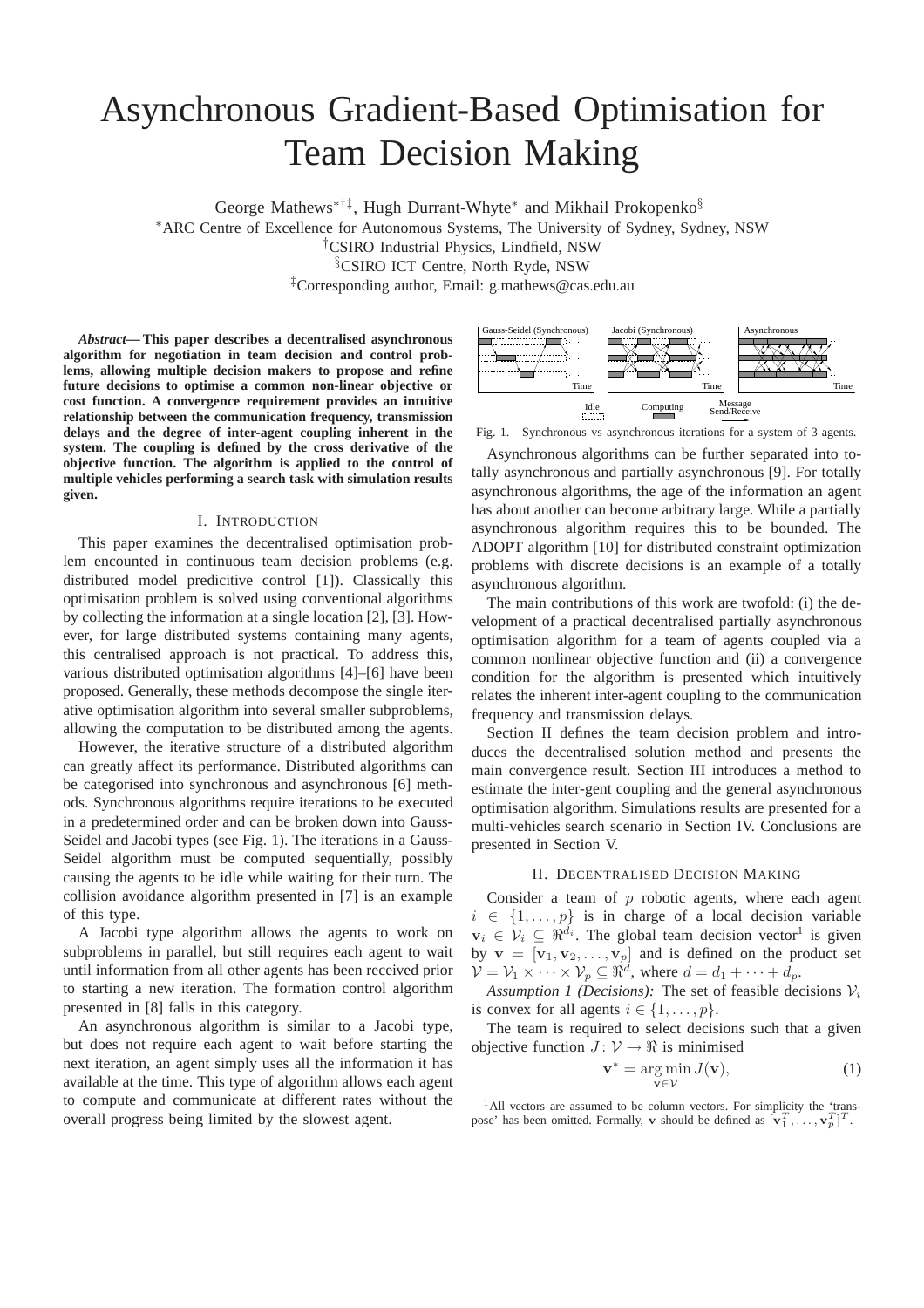where  $v^*$  is the desired optimal global decision. It is noted that this definition of the decision problem excludes hard constraints between the agents.

*Assumption 2 (Objective Function):* The objective function J is twice differentiable, convex and bounded from below.

Under assumptions 1 and 2, a necessary and sufficient condition [11] for  $v^*$  to be optimal is

$$
(\boldsymbol{\nu} - \mathbf{v}^*)^T \nabla J(\mathbf{v}^*) \ge 0, \text{ for all } \boldsymbol{\nu} \in \mathcal{V}.
$$
 (2)

In terms of each agents local decision, this can be written as

 $(\boldsymbol{\nu}_i - \mathbf{v}_i^*)^T \nabla_i J(\mathbf{v}^*) \geq 0$ , for all  $\boldsymbol{\nu}_i \in \mathcal{V}_i$  $(3)$ for all i, where  $v_i^*$  is the i<sup>th</sup> agents component of the optimal decision  $\mathbf{v}^*$  and  $\nabla_i J(\mathbf{v}^*) \in \mathbb{R}^{d_i}$  is the gradient vector with respect to the  $i^{\text{th}}$  agents decision, evaluated at  $\mathbf{v}^*$ .

It is noted that if  $J$  is not convex, (3) corresponds to the first order necessary condition for the point  $v^*$  to be a local minima.

To explicitly exclude the possibility of a centralised solution being considered, it is assumed that each agent can only compute the local gradient of the objective function  $\nabla_i J(\mathbf{v}) \in$  $\Re^{d_i}$  and possibly the local 2nd order derivatives  $\nabla^2_{ii} J(\mathbf{v})$ corresponding to the  $d_i \times d_i$  submatrix of the full Hessian.

## *A. Distributed Asynchronous Optimisation*

The proposed solution method allows each agent to propose an initial decision and then to incrementally refining it, while intermittently communicating these refinements to the team. The distributed nature of the problem requires each agent to execute and communicate asynchronously, thus the information it has about other agents may be outdated. It is assumed each agent maintains a local copy of the overall team decision. At discrete time  $l$  for agent  $i$  this is given by

$$
{}^{i}\mathbf{v}(l) = [{}^{i}\mathbf{v}_1(l), {}^{i}\mathbf{v}_2(l), \dots, {}^{i}\mathbf{v}_p(l)].
$$
 (4)

Where pre-superscripts represents a copy held by a specific agent, while subscripts represent a specific agents decision, e.g.  ${}^{i}v_{i}(l)$  represents agent i's local copy of agent j's decision.

The variable  $l$  is simply used to represent when discrete events take place (such as when an agent computes an update or communicates) and does not require each agent have access to a global clock.

To include the effects of communication delays, the variable  $\tau_{ij}(l)$  will denote when agent j's local copy  $\tau_{ij}(l)$  was generated by agent i and hence  $^j\mathbf{v}_i(l) = ^i\mathbf{v}_i(\tau_{ij}(l))$ . It is assumed that  $\tau_{ii}(l) = l$  and thus agent i always has the latest copy of its own decision. Using this notation, (4) can be written as

$$
{}^{i}\mathbf{v}(l) = \left[{}^{1}\mathbf{v}_{1}\big(\tau_{1i}(l)\big),\ldots,{}^{p}\mathbf{v}_{p}\big(\tau_{pi}(l)\big)\right].
$$
 (5)

## *B. Local Decision Refinement*

To formalise the intuitive notion of *decision refinement* a local update rule  $f_i: \mathcal{V} \to \mathcal{V}_i$  is defined for each agent that modifies its local decision  ${}^{i}v_{i}$ , based on its copy of the team decision vector  $i$ v. To allow each agent to perform updates asynchronously a set of times  $T_i^U \subseteq \{0, 1, 2, \ldots\}$  is associated with each agent  $i$  that represent when the agent computes a local update

$$
\tilde{\mathbf{v}}_{i}(\mathbf{l} + 1) = \begin{cases} f_{i}({}^{i}\mathbf{v}(l)) & \text{if } l \in T_{i}^{U}, \\ {}^{i}\mathbf{v}_{i}(l) & \text{else.} \end{cases}
$$
 (6)

To update the decision, each agent  $i$  determines the local gradient vector  $\nabla_i J(i\mathbf{v}(l))$  and applies a positive definite scaling matrix  $A_i(l)$  (e.g. an approximation to the local Hessian  $\nabla^2_{ii} J({}^{i} \mathbf{v}(l))$  or simply the identity matrix **I**). The decision is then updated by moving it in this direction and projecting it back onto a feasible decision

$$
f_i({}^{i}\mathbf{v}(l)) = \text{Proj}_{\mathcal{V}_i}^{\mathbf{A}(l)}({}^{i}\mathbf{v}_i(l) - \gamma_i \left(\mathbf{A}_i(l)\right)^{-1} \nabla_i J({}^{i}\mathbf{v}(l))\big), \tag{7}
$$

where  $\gamma_i$  is a step size to be defined and  $\text{Proj}_{\mathcal{V}_i}^{A_i}(\cdot)$  denotes the projection onto the set  $V_i$  under the scaling of  $A_i$  and is defined for any vector  $\mu_i \in \Re^{d_i}$  as

$$
\operatorname{Proj}_{\mathcal{V}_i}^{\mathbf{A}_i}(\boldsymbol{\mu}_i) = \underset{\boldsymbol{\nu}_i \in \mathcal{V}_i}{\arg \min} (\boldsymbol{\nu}_i - \boldsymbol{\mu}_i)^T \mathbf{A}_i (\boldsymbol{\nu}_i - \boldsymbol{\mu}_i). \tag{8}
$$

The projection operation requires only local knowledge of the feasible set  $V_i$  and the scaling matrix  $\mathbf{A}_i(l)$ .

*Assumption 3 (Continuous Computation):* There exists a finite constant  $C$ , such that for all  $l$  and  $i$ 

$$
\exists q \in T_i^U, \text{ such that } q \in [l, l+C]. \tag{9}
$$

This ensures that the interval between updates computed by each agent is bounded and thus, as  $l \rightarrow \infty$  the number of updates computed by each agent also goes to  $\infty$ .

## *C. Communication*

Communication is initiated by agent  $i$  sending a message, at some time  $l \in T_{ij}^C \subseteq \{0, 1, 2, \ldots\}$  to agent j containing its latest decision  ${}^{i}v_{i}(l)$ . After some communication delay  $b_{ij}(l)$  agent j receives and incorporates it into its local copy of the team decision vector. Thus, when the message is received  $\partial^j \mathbf{v}_i(l + b_{ij}(l)) = {^i \mathbf{v}_i(l)}$  and hence  $\tau_{ij}(l + b_{ij}(l)) = l$ . To ensure each agent obtains the decision of each other agent, all agents must communicate to every other agent.

*Assumption 4 (Bounded Delays):* There exists finite positive constants  $B_{ij}$  for all i and j such that

$$
l - \tau_{ij}(l) \le B_{ij}, \quad \text{for all } l. \tag{10}
$$

Informally, this can be relaxed so that  $B_{ij}$  represents the maximum difference, measured in numbers of updates computed by agent i, between  ${}^{i}v_i(l)$  and  ${}^{j}v_i(l)$ .

It is noted that if the agents compute updates and communicate at a fixed frequency, the terms  $B_{ij}$  of assumption 4 can be approximated by knowing: (i) the rate  $R_i$  of iterations computed by agent i, (ii) the communicated rate  $C_{ij}$  from i to j, and (iii) the delivery delay  $D_{ij}$  between agent i sending and  $j$  receiving a message, using

$$
\hat{B}_{ij} = R_i/C_{ij} + R_i D_{ij}.
$$
\n(11)

#### *D. Convergence Results*

The condition presented here relates the degree of interagent coupling and communication properties to the maximum allowable step size. For each pair of agents, the magnitude of inter-agent coupling is captured by a single scalar that represents the maximum curvature of the objective function in the subspace of the two agents decisions.

*Assumption 5 (Coupling):* The second derivatives of the objective fucntion are finite. Thus, for every  $i$  and  $j$ , there exists a finite positive constant  $K_{ij}$ , such that

$$
\nu_i^T \nabla_{ij}^2 J(\mathbf{v}) \nu_j \leq ||\nu_i|| K_{ij} ||\nu_j||, \qquad (12)
$$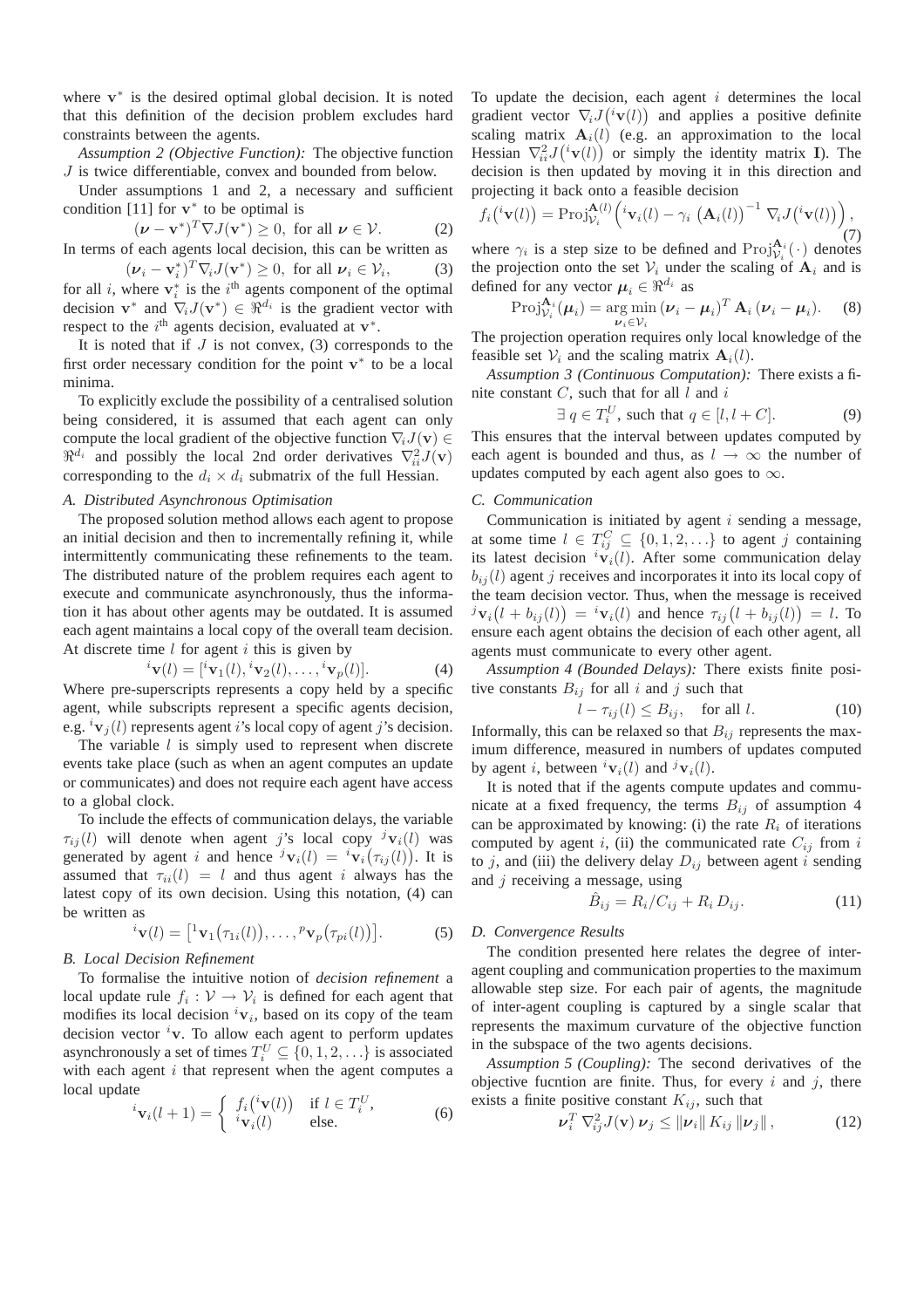for all  $\mathbf{v} \in \mathcal{V}$  and  $\mathbf{v}_i \in \mathbb{R}^{d_i}$  and  $\mathbf{v}_j \in \mathbb{R}^{d_j}$ . The matrix  $\nabla^2_{ij}J(\mathbf{v})$  corresponds to the  $d_i \times d_j$  submatrix of the Hessian of the objective function.

The above assumption defines the inter-agent coupling  $K_{ij}$ for all agents i and  $j \neq i$ . For the case  $j = i$ , the term  $K_{ii}$ will be referred to as the internal coupling of agent  $i$ .

If the Hessian is available, the constants  $K_{ij}$  can be computed using 2

$$
K_{ij} = \max_{\mathbf{v} \in \mathcal{V}} \overline{s}(\nabla_{ij}^2 J(\mathbf{v})),\tag{13}
$$

where  $\overline{s}(\mathbf{M})$  represents the maximum singular value of matrix M.

*Theorem 1 (Convergence):* Assumptions 1 – 5 provide sufficient conditions for the distributed optimisation algorithm defined by (6) and (7) to converge to the global optimum for all  $\gamma_i \in (0, \Gamma_i)$  where

$$
\Gamma_i = \frac{2 a_i}{K_{ii} + \sum_{j \neq i} K_{ij} (1 + B_{ij} + B_{ji})}
$$
(14)

and  $a_i$  is a scaling normalisation factor given by

$$
a_i = \min_{l \in T_i^C} \underline{s}(\mathbf{A}_i(l)),\tag{15}
$$

where  $s(\mathbf{M})$  represents the minimum singular value of matrix M. See [12] for a proof. If the objective function is not convex, only convergence to a stationary point, obeying first order optimality conditions, is guaranteed.

This theorem is an extension to the partially asynchronous convergence theorem given in [5] and provides a unified way of relating the inherent inter-agent coupling and communication structure with the speed at which an agent can refine its local decision.

Based on Theorem 1 an algorithm can be developed by defining the step size as

$$
\gamma_i = \frac{\beta a_i}{K_{ii} + \sum_{j \neq i} K_{ij} \left(1 + B_{ij} + B_{ji}\right)},\tag{16}
$$

for some  $\beta \in (0, 2)$ . With this formulation, the main issue becomes the evaluation of the coupling terms  $K_{ij}$ . This poses a significant problem, even for the internal coupling terms  $K_{ii}$ , since they require a solution to the maximisation problem (13), which maybe as hard as the initial optimisation problem. The inter-agent coupling terms pose an additional problem of requiring non-local information about the cross derivatives. These issues will be discussed further in Section III.

#### *E. Communication and Convergence Rate*

It has been previously shown [13] that the convergence rate of a similar algorithm based directly on the work of Bertsekas and Tsitsiklis [6] is linear, with an asynchronous convergence ratio of

$$
\sqrt{1 - \gamma c},\tag{17}
$$

where  $\gamma$  is a step size fixed for all agents and c is a problem dependent constant. Although this expression was derived for a slightly different algorithm, it is expected that the general dependence will hold for the one defined by (6), (7) and (16), which uses a separate step size for each agent. Thus, this section will examine the convergence rate indirectly by examining the relationship between the properties of the interagent communications and the step sizes.

By assuming the communication and computation rates, and delivery delays are constant, the approximation for the delay terms  $B_{ij}$  given in (11) can be used. Combining this with (16), the step size obeys the relation

$$
\frac{\beta a_i}{\gamma_i} = K_{ii} + \sum_{j \neq i} K_{ij} \left( 1 + R_i D_{ij} + R_j D_{ji} + \frac{R_i}{C_{ij}} + \frac{R_j}{C_{ji}} \right). \tag{18}
$$

Now consider the properties of each term:

- $R_i$ : Computation rate of agent i, dependent on available computing power, will be considered a constant.
- $C_{ij}$ : Communication rate from i to j, directly controllable be agent i, possibly subject to bandwidth constraints.
- $D_{ij}$ : Transmission delay from i to j, dependent on physical communication infrastructure and possibly communication topology (if multi-hop routing or message forwarding is used).

For simplicity this work will assume the network topology is fully connected with fixed delays. A heuristic communication policy is proposed which sets the communication rate proportional to the square root of the inter-agent coupling

$$
C_{ij} = \eta_i \sqrt{K_{ij}}.
$$
 (19)

The constant  $\eta_i$  can be chosen such that the strongest coupled agent is sent a message after every local iteration, or to satisfy some bandwidth limitations. This policy represents a compromise between fast convergence, requiring a high communication rate, and the practical requirements of limited bandwidth (see [12] for details).

# III. COUPLING ESTIMATION

Since it cannot be assumed each agent can evaluate the full cross derivatives, it is not possible for any agent to solve (13) for the coupling terms. This section will present an approximation method for these terms that only relies on local information.

Consider the Taylor expansion of J about a decision vector v with a perturbation  $\Delta v = [\Delta v_1, \dots, \Delta v_n]$ 

$$
J(\mathbf{v} + \Delta \mathbf{v}) \approx J(\mathbf{v}) +
$$
  

$$
\sum_{i=1}^{p} \Delta \mathbf{v}_{i}^{T} \nabla_{i} J(\mathbf{v}) + \frac{1}{2} \sum_{i=1}^{p} \sum_{j=1}^{p} \Delta \mathbf{v}_{i}^{T} \nabla_{ij}^{2} J(\mathbf{v}) \Delta \mathbf{v}_{j}.
$$
 (20)

The use of the coupling  $K_{ij}$  gives a maximum bound on the value of the last term (see (12)). Thus, it is proposed to approximate the inter-agent coupling by simply estimating this term over successive iterations.

If only perturbations in the decisions of agents  $i$  and  $j$  are considered, then the cross derivative term can be estimated using

$$
\Delta \mathbf{v}_i^T \nabla_{ij}^2 J(\mathbf{v}) \Delta \mathbf{v}_j \approx \Delta \mathbf{v}_i^T \nabla_i J(\mathbf{v} + \Delta \mathbf{v}_j) - \Delta \mathbf{v}_i^T \nabla_i J(\mathbf{v}).
$$

With some abuse of notation, the vector  $\mathbf{v} + \Delta \mathbf{v}_j$  is assumed to represent  $\mathbf{v} + [0, \ldots, 0, \Delta \mathbf{v}_i, 0, \ldots, 0]$ . The inter-agent coupling  $K_{ij}$  can now be estimated using

$$
K_{ij} \approx \frac{1}{\|\Delta \mathbf{v}_j\|} \left| \frac{\Delta \mathbf{v}_i^T}{\|\Delta \mathbf{v}_i\|} \nabla_i J(\mathbf{v} + \Delta \mathbf{v}_j) - \frac{\Delta \mathbf{v}_i^T}{\|\Delta \mathbf{v}_i\|} \nabla_i J(\mathbf{v}) \right|,
$$
  
where the absolute value is used to maintain a positive  
estimate. By defining  $\mathbf{e}_i = \frac{\Delta \mathbf{v}_i}{\|\Delta \mathbf{v}_i\|}$ , the above equation can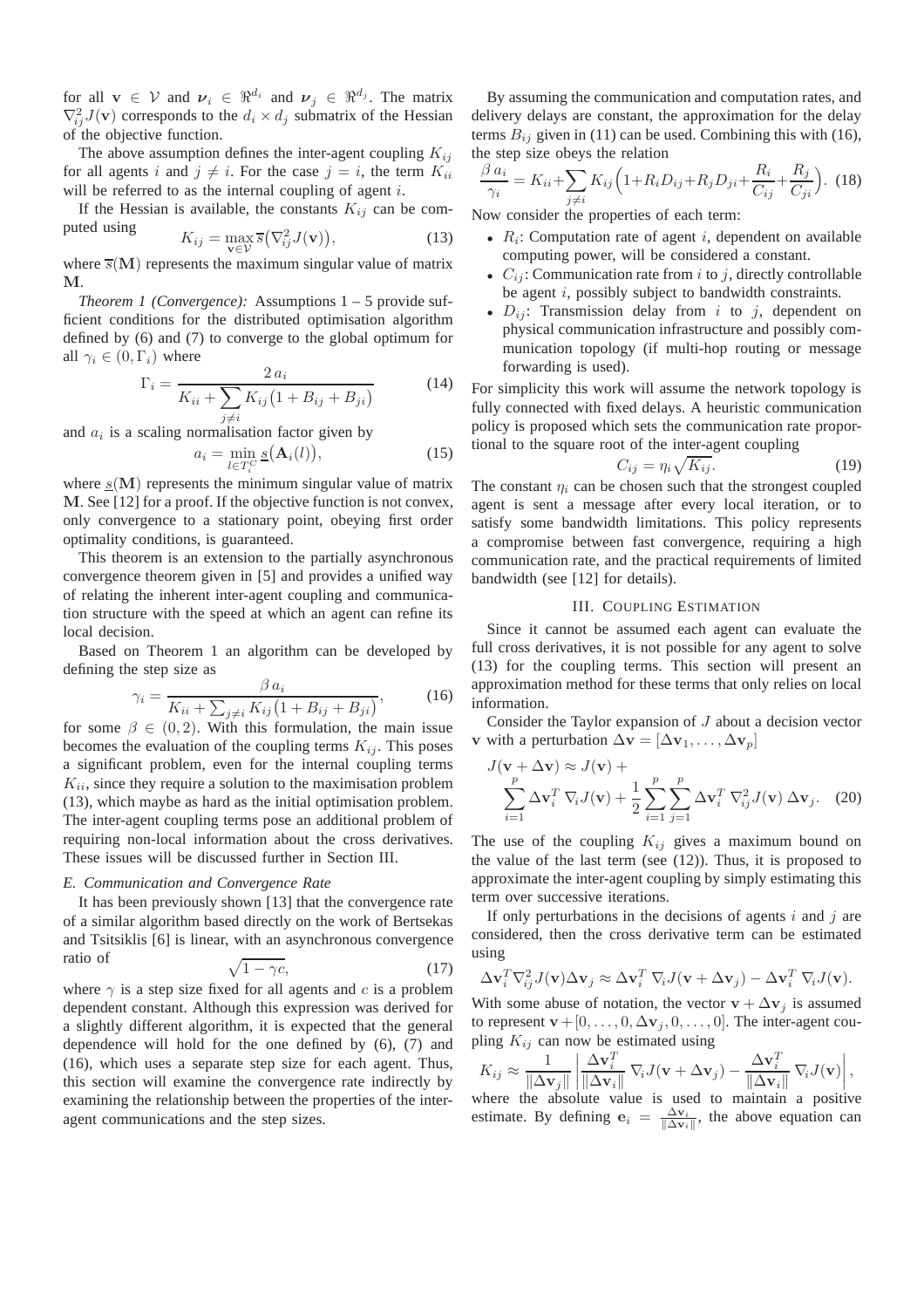be considered as the difference between the gradient of J in the direction  $e_i$  before and after a perturbation in agent j's decision.

By evaluating this at each iteration, and defining  $e_i$  and  $\Delta v_j$ to lie in the update directions of agents  $i$  and  $j$  respectively, the estimate will track the local curvature of the objective function in the vicinity of the actual team decision and in directions where the decisions are actively being refined. This is in contrast to using an absolute maximum over all positions and directions, as suggested in (12) and will result in a more appropriate value.

Thus, if agent  $i$  maintains the two most recent decisions communicated from agent j,  ${}^{i}$ v<sub>j</sub> and  ${}^{i}$ v<sub>j</sub><sup>old</sup>, the coupling can be estimated by agent  $i$  at each iteration using

$$
{}^{i}\hat{K}_{ij} = \frac{1}{\|\Delta \mathbf{v}_{j}\|} \left| \mathbf{e}_{i}^{T} \nabla_{i} J({}^{i} \mathbf{v}) - \mathbf{e}_{i}^{T} \nabla_{i} J({}^{i} \mathbf{v}^{\text{old},j}) \right|, \qquad (21)
$$

where  $\Delta \mathbf{v}_j = {}^{i} \mathbf{v}_j - {}^{i} \mathbf{v}_j^{\text{old}}, {}^{i} \mathbf{v}^{\text{old},j} = \mathbf{v} - [0, \ldots, \Delta \mathbf{v}_j, \ldots, 0],$ and  $e_i$  is chosen to lie in the direction the local decision will be updated in, defined in (6) as  $\mathbf{A}_i^{-1} \nabla_i J({}^{i} \mathbf{v})$ .

This allows the inter-agent coupling to be evaluated locally be each agent using only gradient evaluations. Further more, only the inner product between the gradient and a unit vector is required, which can be significantly cheaper than a direct gradient evaluation.

## *A. Dynamic Communication Rates*

Through the communication policy (19), the communication rate is determined by the inter-agent coupling, which will be expected to change throughout the optimisation procedure. As a consequence, the communication rates can be adjusted to automatically adapt to the changing requirements of the system as it traverses through the joint decision space  $V$ .

#### *B. Dynamic Step Size*

In turn, the approximate coupling terms and current communication rates are used to calculate the step size  $\gamma_i$  of the current iteration

$$
\gamma_i(l) = \frac{\beta \,\hat{a}_i(l)}{\hat{K}_{ii}(l) + \sum_{j \neq i} \hat{K}_{ij}(l)(1 + \hat{B}_{ij} + \hat{B}_{ji})}.
$$
 (22)

The internal coupling  ${}^{i}\hat{K}_{ii}$ , representing the maximum curvature in the subspace of agent  $i$ 's decision, can be approximated in a similar manner to  ${}^{i}\hat{K}_{ij}$  or, if the Hessian submatrix  $\nabla^2_{ii} J(\mathbf{v})$  is available, can be calculated directly using

$$
{}^{i}\hat{K}_{ii}(l) = \mathbf{e}_i^T \nabla_{ii}^2 J({}^{i}\mathbf{v}) \mathbf{e}_i.
$$
 (23)

Similarly, the scaling normalisation constant  $a_i$  is approximated with  $\hat{a}_i(l)$ 

$$
\hat{u}_i(l) = \mathbf{e}_i^T \mathbf{A}_i(l) \mathbf{e}_i.
$$
 (24)

To accommodate for possible underestimation of the coupling and the inaccuracies in using  $\hat{B}_{ij}$  with varying communication rates, the value of  $\beta$  should be selected appropriately. For problems with slowly varying Hessians and small communication delays, a large  $\beta$  can be used. However, for large delays or rapidly varying Hessians, a value closer to zero should be employed. For the results presented in this paper a value of  $\beta = 1.5$  was used. The final distributed optimisation algorithm is given by Fig. 2.

1: Initialise decision vector  ${}^{i}\mathbf{v} = [{}^{i}\mathbf{v}_1, \ldots, {}^{i}\mathbf{v}_n]$ 2: **for all**  $i \neq i$  **do** 3: Initialise communication link to  $j$ 4: Exchange computation rates  $R_i$  and  $R_j$ 5: Determine communication delays  $D_{ij}$  and  $D_{ji}$ 6: **end for** 7: **repeat** 8:  $\mathbf{g}_i \Leftarrow \nabla_i J(\mathbf{v})$  *(Local gradient)* 9:  $\mathbf{A}_i \leftarrow \nabla_{ii}^2 J({}^i \mathbf{v})$  or **I** *(Generate scaling matrix)* 10:  $\mathbf{d}_i \leftarrow -\mathbf{A}_i^{-1} \mathbf{g}_i$  (*Update direction*) 11:  $\mathbf{e}_i \leftarrow \mathbf{d}_{\mathcal{H}} / \|\mathbf{d}_i\|$  *(Unit vector in update direction)* 12:  $\hat{a}_i \Leftarrow \mathbf{e}_i^T$ *(scaling normalisation)* 13:  $g_{\mathbf{e}_i} \Leftarrow \mathbf{e}_i^T \mathbf{g}_i$  *(Gradient in update direction)*<br>
14:  ${}^i\hat{K}_{ii} \Leftarrow \mathbf{e}_i^T \nabla_{ii}^2 J({}^i \mathbf{v}) \mathbf{e}_i$  *(Or via finite diff. approx.)* 15: **for all**  $j \neq i$  **do** *(Calculate coupling and delay terms*<sup>†</sup>)<br>
16:  ${}^{i}v^{old,j} \leftarrow {}^{i}v - [0, \ldots, \Delta v_j, \ldots, 0]$  *(Perturbed decision)* 17:  $g_{e_i}^{\text{old}} \Leftarrow e_i^T \nabla_i J({}^i \mathbf{v}^{\text{old},j})$  *(Perturbed gradient)* 18:  $i\hat{K}_{ij} \leftarrow |g_{\mathbf{e}_i} - g_{\mathbf{e}_i}^{\text{old}}| / ||\Delta \mathbf{v}_j||$  (Inter-agent coupling) 19:  $\hat{B}_{ij} \Leftarrow R_i/C_{ij} + R_i D_{ij}$  *(Inter-agent delay terms)* 20:  $\hat{B}_{ji} \leftarrow R_j/C_{ji} + R_j D_{ji}$  *(Requires comm. rates of j)*<br>21: **end for** end for 22:  $\gamma_i \Leftarrow \frac{\partial}{\partial x_i} \frac{\partial}{\partial y_i} \left(1 + \hat{B}_{ij} + \hat{B}_{ji}\right)$  (Step size)  $\beta$   $\hat{a}_i$ 23:  $i_{\mathbf{V}_i} \leftarrow \text{Proj}_{\mathcal{V}_i}^{\mathbf{A}_i} \left( i_{\mathbf{V}_i} + \gamma_i \mathbf{d}_i \right)$  (*Update local decision*) 24: **for all**  $j \neq i$  **do** *(Manage communications)* 25:  $C_{ij} \Leftarrow \eta \sqrt{i \hat{K}_{ij}}$   $(\eta = R_i / \max_{j \neq i} \sqrt{i \hat{K}_{ij}}$  or is determined *by some bandwidth constraint)* 26: **if** Req. to send msg to j **then** *(Determined from*  $C_{ij}$ *)* 27: Send  $m_{ij} = {^i}v_i$  to j 28: **end if** 29: **if** Msg  $m_{ji} = {}^j\mathbf{v}_j$  received from j **then** 30:  $\Delta \mathbf{v}_j \Leftarrow i \mathbf{v}_j - j \mathbf{v}_j$  *(Determine change in external decision)* 31:  ${}^{i}\mathbf{v}_{j} \Leftarrow {}^{j}\mathbf{v}_{j}$  *(Update local copy)* 32: Use time between messages to estimate  $C_{ji}$ 33: **end if** 34: **end for** 35: **until** Converged <sup>†</sup> The inter-agent coupling  ${}^{i}\hat{K}_{ij}$  can only be estimated after two messages have been received from  $j$ .

As noted, the inter-agent coupling terms  ${}^{i}\hat{K}_{ij}$  are estimated using information from the two previous messages communicated by j. Thus, before this information has been received no estimate can be made and the term can be set to zero. For simplicity, the extra logic required to deal with this situation has been ignored.

#### IV. MULTI-VEHICLE SEARCH

A typical scenario of interest is the search for a lost object or target by multiple vehicles, (e.g. maritime search for a capsized yacht at sea using multiple search aircraft). The search problem was first examined by Stone [14] and more recently by Bourgault *et al*. [15]–[17].

This paper follows the general formulation of Bourgault, which uses a receding horizon control method, whereby a open loop plan is generated by optimising the controls over a finite planning horizon. Only the initial portion of the plan is implemented, afterwhich a new plan is generated.

## *A. System Description*

*1) Lost Object:* The object state is given by its 2D position  $\mathbf{x}_o = [x_o, y_o]^T$  and is assumed to lie within the domain  $\mathcal{X} \subseteq$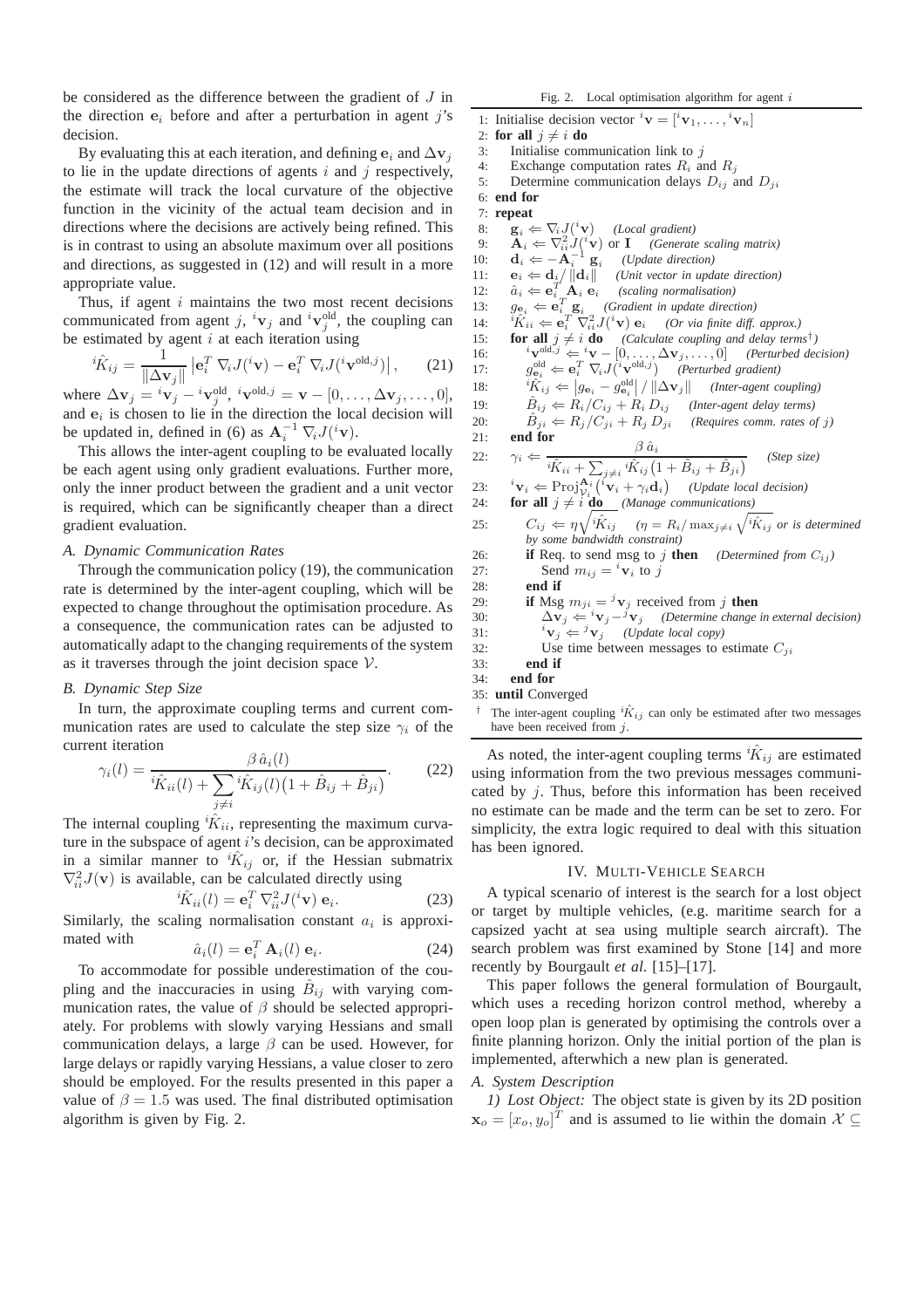

Fig. 3. Probability of detection as a function of ground distance to target from an aircraft travelling at a fixed altitude of 250m.

 $\mathbb{R}^2$ . It is assumed that the object has slow dynamics compared to the motion of the vehicles and thus, can be approximated as stationary.

2) Search Vehicles: The state of the  $i<sup>th</sup>$  vehicle is given by its 2D position and heading,  $\mathbf{r}_i = [x_i, y_i, \theta_i] \in \mathcal{R}_i$  and travel at constant altitude  $h_i$  and velocity  $V_i$ . They are controlled from time  $t^k$  to  $t^{k+1} = t^k + \Delta t$  by applying a fixed turn rate  $\mathbf{u}_i^{k+1} \in \mathcal{U}_i \subseteq \Re$ , where  $\mathcal{U}_i$  models the control limits (and is thus a convex set). The resulting motion is assumed deterministic and denoted by  $\mathbf{r}_i^{k+1} = f_i^k(\mathbf{r}_i^k, \mathbf{u}_i^k)$ .

*3) Observations:* Each aircraft is equipped with a downward looking scanning radar. It is assumed at each time step the sensor either detects the position of the object accurately  $z_i^k = D$  and the mission is over, or no detection is made  $\mathbf{z}_i^{\dot{k}} = \overline{D}.$ 

The observations are modelled by the conditional probability distribution  $P(\mathbf{z}_i^k|\mathbf{x}; \mathbf{r}_i^k)$ . This determines the probability of receiving an observation  $z_i^k$  given the object position x and vehicles state  $\mathbf{r}_i^k$ . The modelled probability of detection adopted in this work is based on [15] and has the form

$$
P(\mathbf{z}_i^k = D|\mathbf{x}; \mathbf{r}_i^k) = a_1 \frac{1}{d^4} e^{-a_1 d},
$$
 (25)

where  $a_1$  and  $a_2$  are constants and d is the distance between the sensor and the object. The function used in the example is plotted in Fig. 3. The probability of not detecting the target is defined as  $P(\mathbf{z}_i^k = \overline{D}|\mathbf{x}; \mathbf{r}_i^k) = 1 - P(\mathbf{z}_i^k = D|\mathbf{x}; \mathbf{r}_i^k)$ . The combined or joint observation is denoted by  $\mathbf{z}^k = [\mathbf{z}^k_1, \dots, \mathbf{z}^k_p]$ .

## *B. Recursive Bayes Filtering*

Baysian filtering is used to maintain the probability density function (PDF) of the position of the object. This requires the search team be given some prior belief of the target location based on specific domain knowledge, such as the estimate of a distress call. Once this has been established, the belief at any later stage can be constructed recursively.

Consider the system at a given time step  $k$ . The team's state is given by  $\mathbf{r}^k = [\mathbf{r}_1^k, \dots, \mathbf{r}_p^k]$  and the PDF of x, conditioned on all past observations and agent configurations, is  $P(\mathbf{x}|\mathbf{Z}^k; \mathbf{R}^k)$ , where  $\mathbf{Z}^k = [\mathbf{z}^1, \dots, \mathbf{z}^k]$  and  $\mathbf{R}^k = [\mathbf{r}^1, \dots, \mathbf{r}^k]$  and  $\mathbf{Z}^0 =$  ${\bf R}^0=\emptyset.$ 

When a joint control action,  $\mathbf{u}^k = [\mathbf{u}_1^k, \dots, \mathbf{u}_p^k]$  is taken, the new state of the vehicles becomes  $r^{k+1}$ , and a joint observation  $z^{k+1}$  is taken. Since the target is assumed stationary and assuming the observations are conditionally independent, the prior PDF can be updated directly using Bayes rule

$$
P(\mathbf{x}|\mathbf{Z}^{k+1};\mathbf{R}^k) = \frac{1}{\rho^{k+1}}P(\mathbf{x}|\mathbf{Z}^k;\mathbf{R}^k)\prod_{i=1}^p \Lambda_i^{k+1}(\mathbf{x}),\quad(26)
$$

where  $\Lambda_i^{k+1}(\mathbf{x}) \triangleq P(\mathbf{z}_i^{k+1}|\mathbf{x}; \mathbf{r}_i^{k+1})$  is the  $i^{\text{th}}$  vehicles likelihood function defined once the observation  $z_i^{k+1}$  and vehicle configuration  $\mathbf{r}_i^{k+1}$  are known, and  $\rho^{k+1}$  is a normalisation constant. For the  $i<sup>th</sup>$  vehicle to update its PDF, it must receive the likelihood function  $\Lambda_j^{k+1}(\mathbf{x})$  from all other vehicles  $j \neq i$ . For simplicity, it is assumed each vehicle communicates the likelihood directly to every other vehicle.

#### *C. Trajectory Control*

The vehicles will be controlled using receding horizon control. Thus, at each time  $k$  an optimal planning problem is constructed over a fixed time horizon of  $N$  steps. The objective function is defined by considering the probability of the target not being detected over this horizon. For the system at time k, with vehicle states  $r_1^k, \ldots, r_p^k$  and object PDF  $P(\mathbf{x}|\mathbf{Z}^k; \mathbf{R}^k)$ , the objective function for a given open loop control plan  $\mathbf{u}^{k:k+N-1} = [\mathbf{u}^k, \dots, \mathbf{u}^{k+N-1}]$  is

$$
J^{k}(\mathbf{u}^{k:k+N-1}) = \int_{\mathcal{X}} P(\mathbf{x}|\mathbf{Z}^{k}; \mathbf{R}^{k}) \prod_{\ell=1}^{N} \prod_{i=1}^{p} P(\mathbf{z}_{i}^{k+\ell} = \bar{D}|\mathbf{x}; \mathbf{r}_{i}^{k+\ell}) d\mathbf{x}, \quad (27)
$$

where  $\mathbf{r}_{i}^{k+\ell}$  is calculated recursively from  $\mathbf{r}_{i}^{k}$  and  $\mathbf{u}_{i}^{k:k+N-1}$  using  $\mathbf{r}_{i}^{k+\ell+1} = f_{i}^{k+\ell}(\mathbf{r}_{i}^{k+\ell}, \mathbf{u}_{i}^{k+\ell})$ .

Assuming the time required to perform the minimisation of (27) is small compared to the dynamics of the system (and the time horizon  $\Delta t$ N), the optimal control problem can be solved using the algorithm in Fig. 2.

The objective function has a minimum value of zero and, assuming the prior PDF is smooth, the objective function is twice differeciable (since the motion and observation models are also smooth). However, it cannot be expected to be convex and thus only a local optimum can be expected.

## *D. Numerical Results*

Due to space requirements only a single scenario is considered here. This consists of 5 vehicles, starting in two groups as shown in Fig. 4(a). Each vehicles planned trajectory is parameterised such that a single turn rate is held constant for 5 time steps of 1s duration. For a time horizon of 25s, this results in a decentralised optimisation problem (that is resolved every time step) involving 25 parameters distributed over the 5 vehicles.

Snapshots of the scenario are shown in Fig.  $4(a) - (d)$ , also displayed are the planned future trajectories (dashed). The inter-agent coupling structure, across the whole team, for each optimal planning problem is displayed in Fig. 4(e)  $-$  (h) for each optimisation problem represented in Fig. 4(a) – (d) respectively. Each matrix element represents the average of the coupling estimates generated by each agent, for the corresponding instance of the optimal planning problem, normalised against the maximum. At the start of the scenario, only the adjacent vehicles are coupled. While as the mission evolves, the coupling adapts to reflect the degree of overlap of the vehicles future observations. For example consider agent 3 in Fig. 4(b), from Fig. 4(f) agent 3 is strongly coupled to agent 2, which has an adjacent future trajectory, while slightly less coupled to agents 4 and 5 which have less of their future